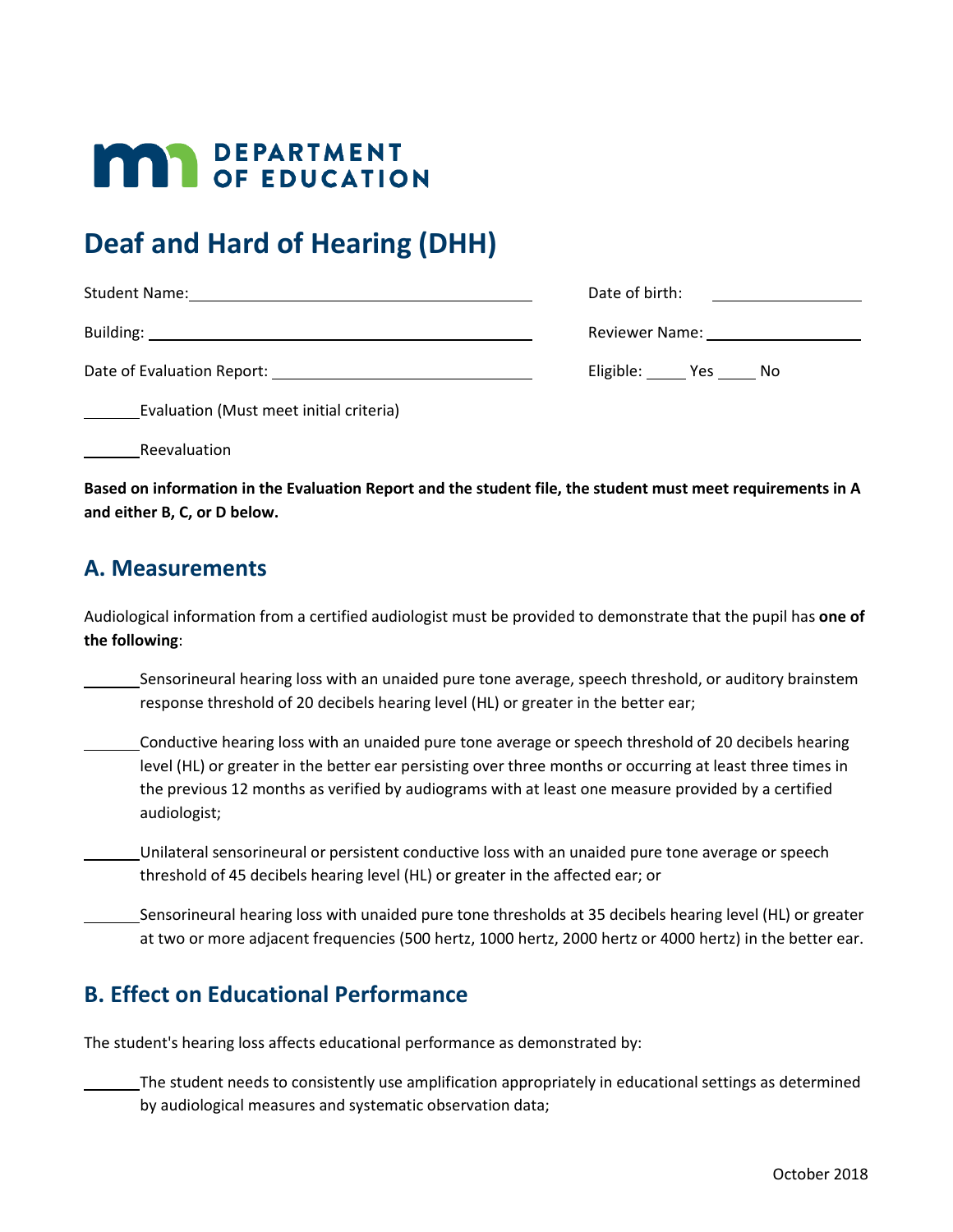**OR**

The student has an achievement deficit showing performance in the 15th percentile or 1.0 standard deviation or more below the mean in one area.

| Achievement Test |                       |                |
|------------------|-----------------------|----------------|
|                  | Basic reading skills  | <b>Results</b> |
|                  | Reading comprehension | <b>Results</b> |
|                  | Written language      | <b>Results</b> |
|                  | General knowledge     | <b>Results</b> |

### **C. Use or Understanding of Spoken English**

The student's hearing loss affecting the use or understanding of spoken English as documented by one or both of the following:

Under typical classroom conditions, the student's classroom interaction is limited as measured by systematic observation of communication behaviors;

**OR**

The use of American Sign Language or one or more alternative or augmentative systems of communication, alone or in combination with oral language as documented by parent or teacher reports and language sampling conducted by a professional with knowledge in the area of communication with persons who are deaf or hard of hearing.

#### **D. Effect on Adaptive Behavior**

The student's hearing loss affects the adaptive behavior required for age-appropriate social functioning as supported by documented systematic observation within the student's primary learning environments by a licensed professional and the student, when appropriate;

**AND**

Below average scores of same-aged peers on a standardized scale of social skill development.

Test Name **Results Results**